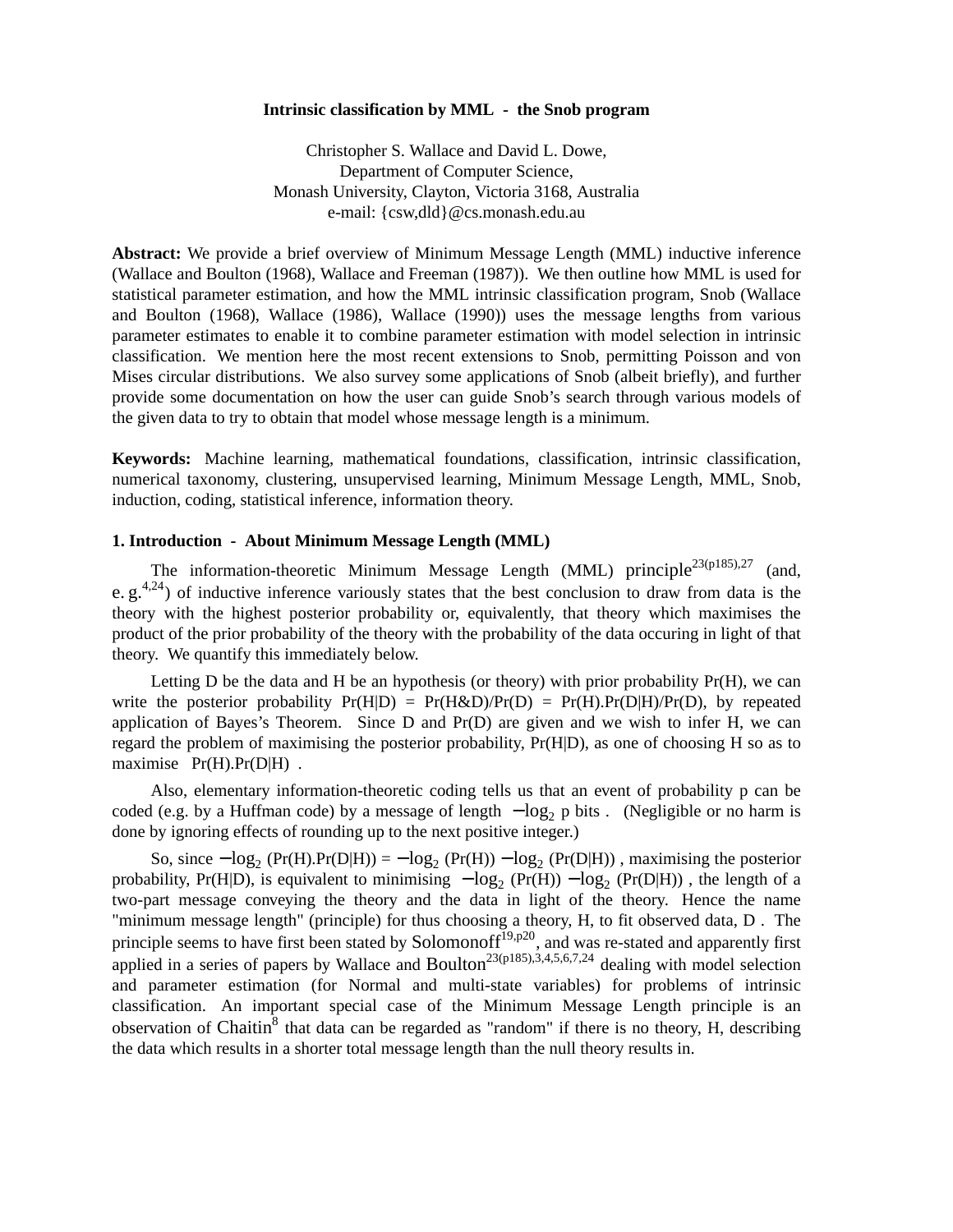## **2. Parameter Estimation by MML**

Given data x and parameters  $\theta$ , let h( $\theta$ ) be the prior probability distibution on  $\theta$ , let p(x| $\theta$ ) be *˜ ˜ ˜ ˜ ˜ ˜*

the likelihood, let  $L = -\log p(x|\theta)$  be the negative log-likelihood and let  $F = E$ ſ I I l  $∂<sup>2</sup>L$ ∂@∂*∳′*  $\left( \frac{1}{2} \right)$ J be the  $\bigg)$ 

Fisher information, the determinant of the (Fisher information) matrix of expected second partial derivatives of the negative log-likelihood. Then the MML estimate of  $\theta$  is<sup>27(p245)</sup> that value of  $\theta$ θ

minimising the message length, 
$$
-\log\left(\frac{h(\theta)p(x|\theta)}{\sqrt{F(\theta)}}\right)
$$
 + a constant. (This is elaborated upon  
elsewhere<sup>25(pp1-3)</sup>)

elsewhere<sup>25(pp1−3)</sup>.)

The two-part message describing the data thus comprises first, a theory, which is the MML parameter estimate(s), and, second, the data given this theory. While it is reasonably clear to see that a finite coding can be given when the data is discrete or multi-state, we also acknowledge that all recorded continuous data must only be stated to finite precision by virtue of the fact that it was able to be (finitely) recorded. In practice, we assume that, for a given continuous attribute, all measurements are made to some precision,  $\varepsilon$ . For the Snob program (see Section 3), this precision is stated by the user. The precision should be a measure of the repeatability of a measurement. For a physical measurement, it is presumably the accuracy of the instrument being used. For a psychological experiment, it is (loosely speaking) how much the measured value would be expected to change if we had made the measurement yesterday or to-morrow rather than to-day.

### **2.1 Continuous Attributes**

For a Normal distribution (with sample size, N), assuming a uniform prior on  $\mu$  and a "colourless", scale-invariant,  $1/\sigma$  prior on  $\sigma$ , we get that the Maximum Likelihood (ML) and MML estimates of the mean concur, i.e., that  $\hat{\mu}_{MML} = \hat{\mu}_{ML} = \bar{x}$ . Letting  $s^2 = \sum_i (x_i - \bar{x})^2$ , we get that *i*  $(\sigma^2)_{ML} = s^2/N$  and<sup>23(p190)</sup> that  $(\sigma^2)_{MML} = s^2/(N-1)$  corrects this minor but well-known bias in the Maximum Likelihood estimate.

(In practice, the Snob program makes the reasonable assumption that  $\sigma \ge 0.3\varepsilon$ .) Snob assumes continuous attributes to come from a Normal distribution.

# **2.2 Multi-State Attributes**

Since multi-state attributes are discrete, the above issues of measurement precision do not arise.

For a multi-state distribution with M states, a ("colourless") uniform prior is assumed over the (M-1)-dimensional region  $p(1) + p(2) + ... + p(M) = 1$ .

Letting n(i) be the number of things in state m and  $N = n(1) + ... + n(M)$ , the MML estimate of  $p(m)$  is given<sup>23:p187(4),pp191–194</sup> by  $\hat{p}(m) = (n(m) + 1/2)/(N + M/2)$ . This nominally gives rise to a (minimum) message  $length^{23:p187(4),p194(28)}$  of ((*M* − 1)/2). log(*N*/12 + 1) − log(*M* − 1)! − *m* Σ(*n*(*m*) + 1/2). log *p*ˆ(*m*) for both stating the

parameter estimates and then encoding the things in light of these parameter estimates.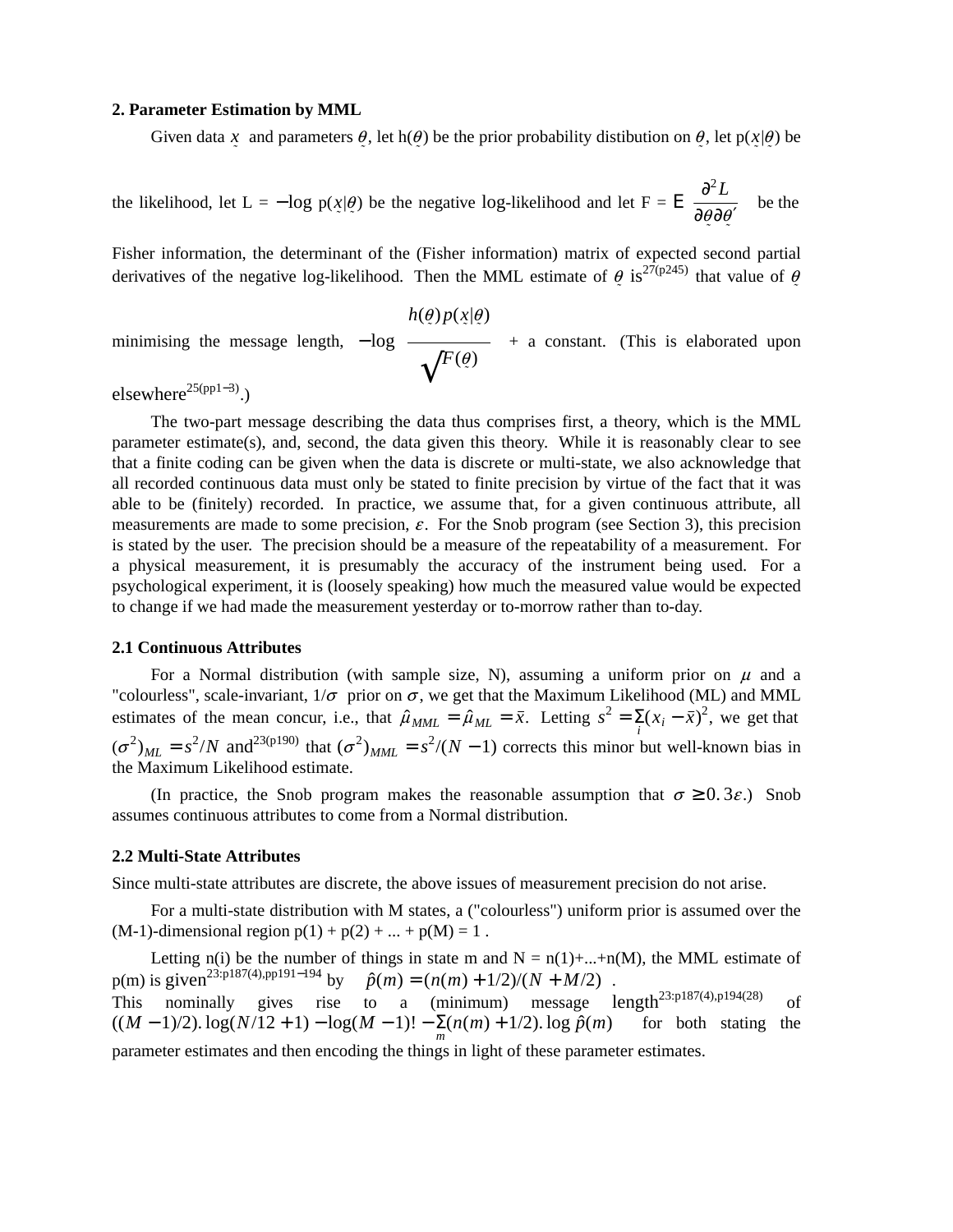## **2.3 Circular (von Mises) Attributes**

Earlier versions of  $\text{Snob}^{23,20,22}$  permitted models of classes whose variables were assumed to come from a combination of either (discrete) multi-state or (continuous) Normal distributions. Since then, Snob has been augmented by permitting Poisson distributions and is currently being augmented to permit von Mises circular distributions<sup>25,26</sup>.

The von Mises distribution (see, e. g.<sup>10</sup>),  $M_2(\mu, \kappa)$ , with mean direction  $\mu$ , and concentration parameter,  $\kappa$ , is a circular analogue of the Normal distribution - both being maximum entropy distributions. Letting  $I_0(\kappa)$  be the relevant normalisation constant, it has p.d.f.  $f(x|\mu, \kappa) =$ 1  $2\pi I_0(\kappa)$  $e^{\kappa \cdot \cos(x-\mu)}$ , and corresponds to the distribution of the angle, x, of a circular pendulum in a uniform field (at angle  $\mu$ ) subjected to thermal fluctuations, with  $\kappa$  representing the ratio of field strength to temperature. For small  $\kappa$ , it tends to a uniform distribution and for large  $\kappa$ , it tends to a Normal distribution with variance  $1/\kappa$ . Circular data arises commonly<sup>10</sup> in (e.g.) biology, geography, geology, geophysics, medicine, meteorology and oceanography; and we are currently involved in joint work using Snob to perform a cluster analysis of protein dihedral angles.

MML estimation of the von Mises concentration parameter,  $\kappa$ , is obtained by minimising the formula earlier in this section (plus a constant) for the message length, using<sup>25</sup> a uniform prior on  $\mu$ in [0,  $2\pi$ ) and variously using the priors  $h_3(\kappa) = \kappa/(1 + \kappa^2)^{3/2}$  and  $h_2(\kappa) = 1/(1 + \kappa^2)$  on  $\kappa$ . Monte Carlo simulations<sup>25,pp12−18</sup> show a very impressive performance by the MML estimator. We are currently using the  $h_3(\kappa) = \kappa/(1 + \kappa^2)^{3/2}$  prior for Snob.

The contrast between MML and ML estimation is perhaps a little sharper for the von Mises distribution than it is for the Normal, multi-state and Poisson distributions. Regardless of how similar or otherwise the ML and MML estimates might or might not sometimes be, as we will elaborate upon in the next section, being able to associate a message length with each class enables us to use (the minimisation of) the message length as a natural metric for model selection.

### **3. Applying MML to Intrinsic Classification - the Snob Program**

Given a set of objects or "things", it is a common problem to wish to intrinsically classify (or cluster) these things into would-be natural groupings (or "classes"). Such intrinsic classification can be thought of as concept formation, and (e.g.) common nouns within natural language presumably arose as a result of an intrinsic classification. The Snob program<sup>23,20,22</sup> is an application of MML to this problem of numerical taxonomy. Each continuous-valued attribute is assumed to come from a Normal distribution and each discrete attribute is assumed to come from a multi-state distribution. Snob uses MML for both the model selection (number of classes and assignment of things to classes) and parameter estimation (estimating means and standard deviations, etc.). Essentially, Snob tries to discern the structure in the data. Snob will prefer to hypothesise the existence of an additional class in the data precisely when the information cost of stating the parameter estimates for this additional class is more than offset by the information gain in stating the things assigned to this new class in terms of the newer, more appropriate, parameter estimates.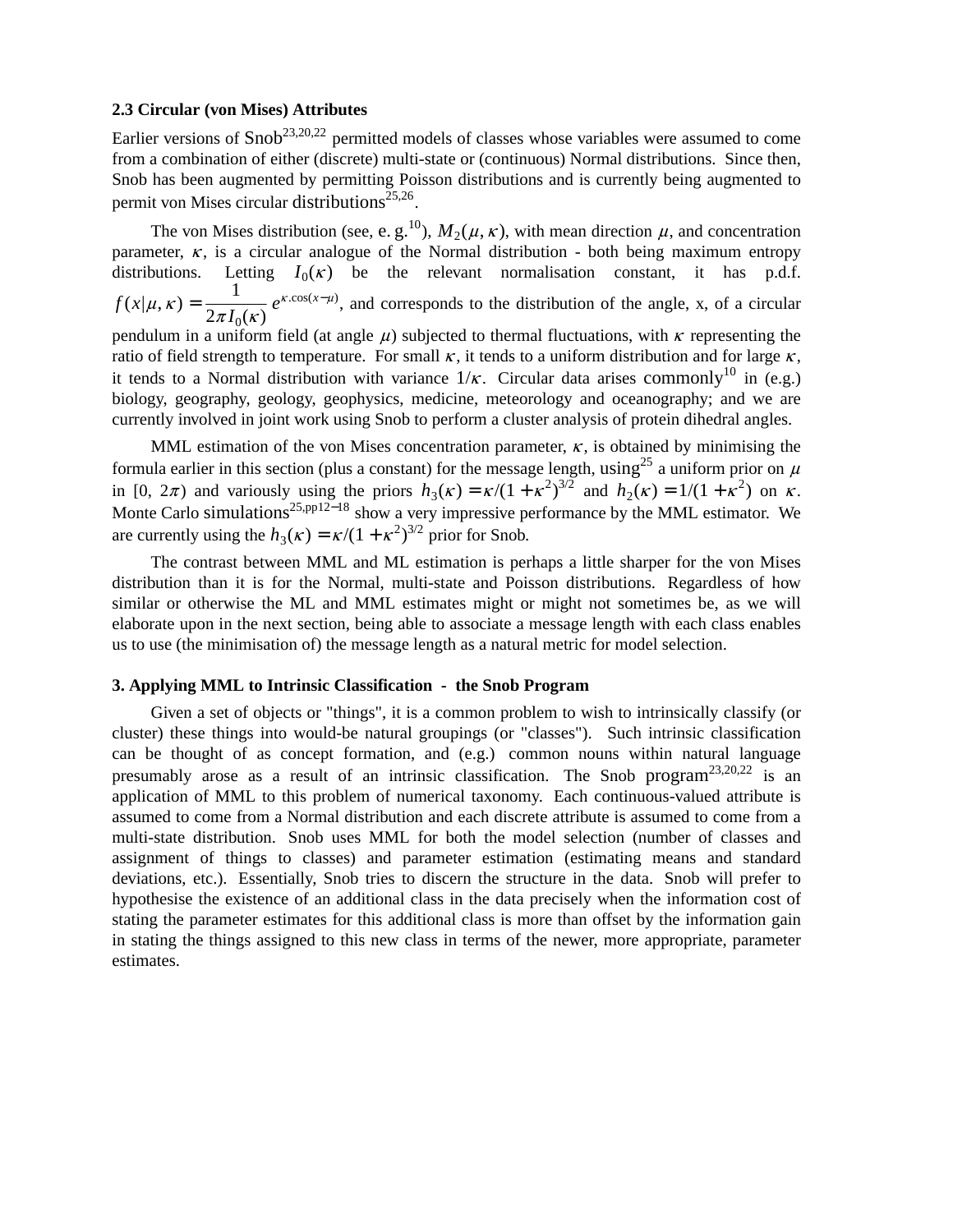# **3.1 Stating the message**

Following earlier work<sup>23,20,22</sup>, we suppose the data (to be intrinsically classified) to be given as a matrix of D attribute values for each of N "things", with some attribute values possibly missing. Rather than use a hierarchic classification<sup>5</sup>, we opt here for a "flat" classification.

The first part of the message, stating the hypothesis, H, comprises several concatenated message fragments, stating in turn:

- a. The number of classes. (All numbers are considered equally likely, although this could easily be modified.)
- b. The relative abundance of each class. (Creating names or labels for each class of length − log<sub>2</sub> of the relative abundance, via a Huffman code, gives us a way of referring to classes later when, e.g., we wish to say which class a particular "thing" belongs to.)
- c. For each class, the distribution parameters of each class (as discussed in Section 2). Each parameter is considered to be specified to a precision of the order of its expected estimation error or uncertainty (see, e.  $g^{25, pp3-4}$ ). For a larger class, the parameters will be encoded to greater precision and hence by longer fragments than for a smaller class.
- d. For each "thing", the class to which it is estimated to belong. (This can be done using the Huffman code referred to in b. above.)

Having stated in part 1 of the message above, our hypothesis, H, about how many classes there are and what the distribution parameters ( $\mu$ ,  $\sigma$ , etc.) are for each attribute for each class, in part 2 of the message we need to state the data in light of this hypothesised model.

The details of the encoding and of the calculation of the length of part 1 of the message may be found elsewhere<sup>23</sup>. It is perhaps worth noting here that since our objective is to minimise the message length (and maximise the posterior probability), we never need construct a message - we only need be able to calculate its length.

Given that part 1d. of the message told us which class each thing was estimated to belong to and that, for each class, part 1c. gives us the (MML) estimates of the distribution parameters for each attribute, part 2 of the message now encodes each attribute value of each thing in turn in terms of the distribution parameters (for each attribute) for the thing's class.

#### **3.2 Stating the message more cleverly and more concisely - partial assignment**

The form of message described in Section 3.1 implicitly restricted us to hypotheses, H, which asserted with 100% certainty which class each thing belonged to. Given that the population that we might encounter could consist of two different but highly over-lapping distributions, forcing us to state with conviction which class each thing belongs to is bound to cause us to mis-classify outliers from one distribution as belonging to another. In the case of two over-lapping (but distinguishable) 1-dimensional Normal distributions, this would cause us to over-estimate the difference in the class means and under-estimate the class standard deviations.

If what we seek is a message which enables us to encode the attribute values of each thing as concisely as possible, then a probabilistic (or partial) assignment of things to classes will enable us to produce a shorter message than that of Section 3.1. The reason for this is that<sup>20,Section3;22,p77</sup> if  $p(i,x)$ ,  $j=1, ..., J$ , is the (prior) probability of class j generating datum x, then the total assignment of x to its best class results in a message length of  $-\log Max_i p(j, x)$  to encode x whereas, letting  $P(x) = \sum_{j} p(j, x)$ , a partial assignment of x having probability  $p(j, x)/P(x)$  of being in class j results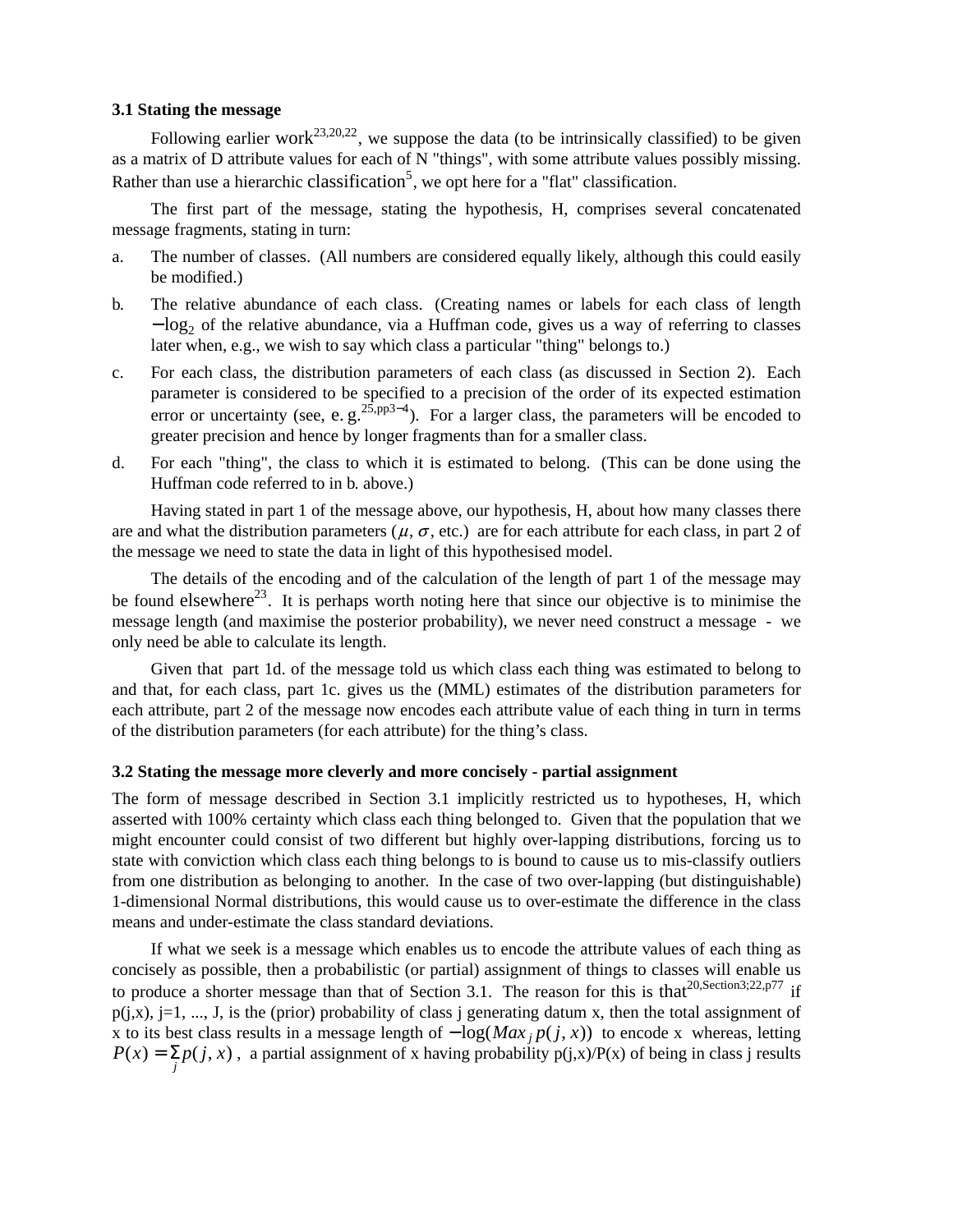in a shorter message length of  $-\log(P(x))$  to encode x. These are the underlying ideas behind the partial assignment discussions in earlier work<sup>20,Section3</sup>;22,Section3.

The other issue that arises is how to successfully carry out a coding trick to take advantage of this. If the outcomes of any random process are encoded using a code that is optimal for that process, the resulting binary string forms a completely random process<sup>27,p241</sup>. Since our Minimum Message Length theory is (by definition) optimal, our message (if it were to be constructed) would be a completely random string. Starting at thing N and reading the message backwards would give us a way of (pseudo-)randomly assigning data things x to class j with probability  $p(j, x)/P(x)$ . Using the weights  $p(i, x)/P(x)$ , which are available during iterations of Snob, we can safely partially assign x to the various classes since this turns out to have the same expected message length as the (pseudo-)random assignment just described<sup>20, Section3</sup>. Our message thus consists of a first part, the theory, describing the number of classes and the parameter estimates for each class, and a second part which optimally encodes the data given this theory.

# **4. Statistical consistency of estimates**

The quotation<sup>27,p241</sup> above and the fact that general MML codes are (by definition) optimal implicitly suggest that, given sufficient data, MML will converge as closely as possible to any underlying model. Indeed, MML can be thought of as extending Chaitin's idea of randomness<sup>8</sup> to always trying to fit given data with the shortest possible computer program (plus noise) for generating it. This general convergence result for MML has been explicitly re-stated elsewhere $^{21,1}$ .

The problem of model selection and parameter estimation in intrinsic classification can, at its worst, be thought of as a problem for which the number of parameters to be estimated grows with the data. It is well known<sup>13</sup> that Maximum Likelihood can come unstuck with such problems.

Lastly, without using the partial assignments described in Section 3.2, estimation would be guaranteed to be weakly inconsistent. This presents no problem if the underlying classes are sufficiently well-separated, but<sup>20,Section3</sup> if the means of two Normal distributions are separated by less than 2.5 times the true standard deviation of each component, the shortest (and also maximum likelihood) explanation would be incorrectly given bya1-component model, no matter how large the data sample.

An extensive discussion of alternative algorithms for intrinsic classification has been given by Boulton<sup>2</sup>, and a more recent discussion by Wallace<sup>22,pp78–80</sup>.

# **5. Using the program, interpreting the output**

Once the program has been compiled and the input file has been correctly formatted (and named), Snob can be used. At the completion of any iteration cycle, Snob will have a hypothesised model consisting of classes with various parameter estimates for the various attributes, and (as from Section 3.2) a partial assignment of things to classes. For any given class and attribute, one could code the value of this attribute for each thing in the class either using the population estimate(s) for this attribute's parameter(s) or by first stating class-specific estimates and then coding the values using these class-specific estimates. The amount by which the latter code is shorter than the former is deemed to be the significance of the attribute in the class.

For each (sufficiently large) class (or "mainclass"), Snob will store two sub-classes, which it will modify at regular intervals, in the hope of being able to reduce the mesage length by splitting a class into its subclasses. If its current model contains at least two mainclasses, then Snob will also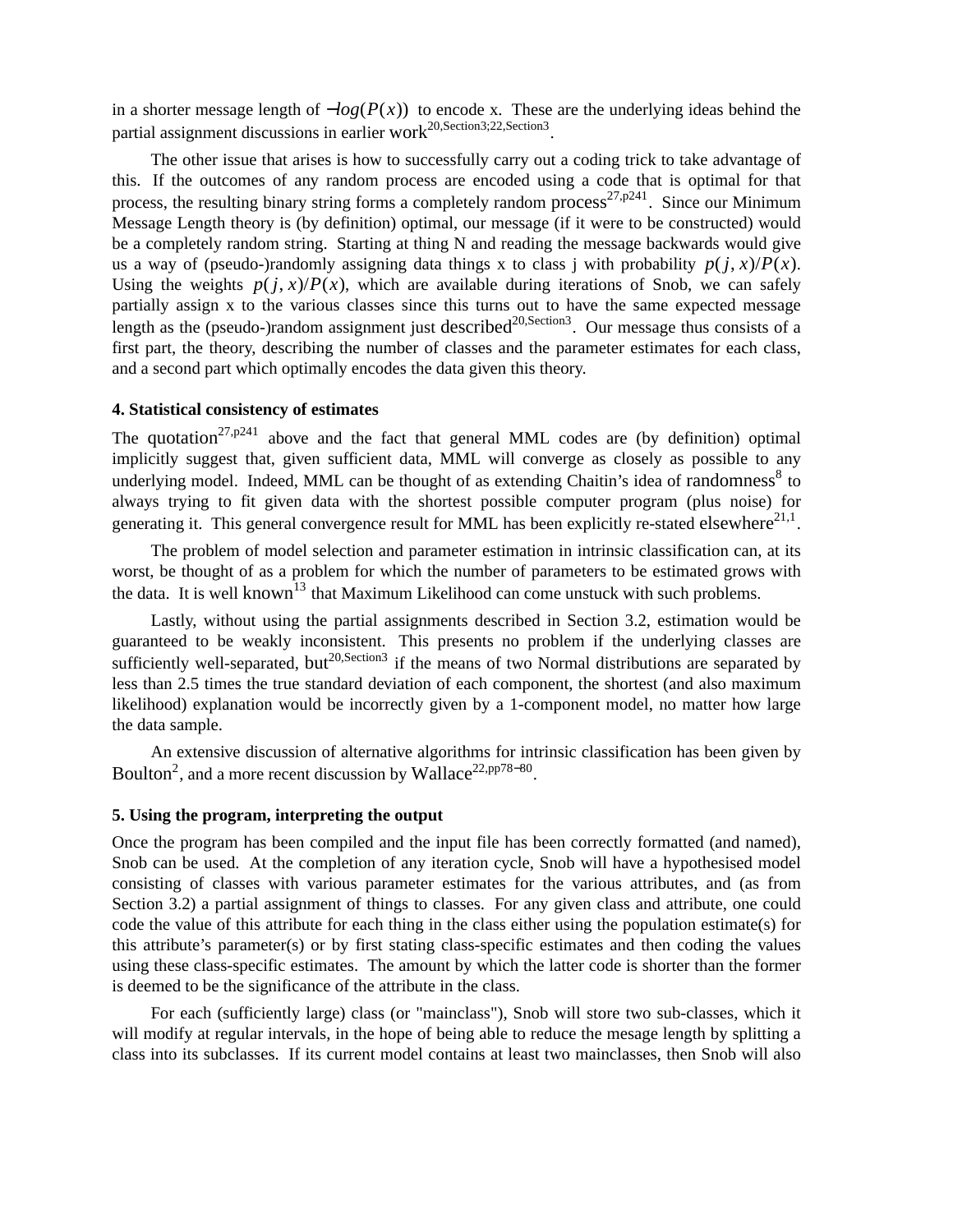carry a candidate join class, which it will also modify at regular intervals, as it also looks to reducing the message length by combining two mainclasses. For each class, Snob will report facts including its size, its relative abundance, its age (the number of iteration cycles since its creation), significance of each attribute and parameter estimates. If an attribute is deemed insignificant for a class (as discussed above), Snob will use the population estimates of the relevant parameters.

Typing "help" brings up a menu of options, some of which are discussed in $^{20, \text{Section 5}}$ .

"adjust n", for n a positive integer, asks Snob to carry out n iteration (or "adjust") cycles. During an adjust cycle, Snob will try to split or combine classes as discussed above. Also, given parameter estimates, Snob will make a partial assignment of things to classes. This partial assignment will give rise to new parameter estimates for the next iteration cycle until the estimates stabilise and a local minimum of the message length is found. "adjust" will stop after about 30 iteration cycles without improvement.

Typing "split" or "spliton" can induce a variety of class splits.

"wipe" can destroy one class or all classes.

"random" creates random classes, and can be seeded with "seed".

"sum", "pratt" and "prclas" are some of the reporting options, and "repatt" and "repclas", etc. write to files.

Also, a list of Snob commands can be automated by storing them in a file and using the "file" command. Letting the file "cycle" be the following list of commands, one per line (delineated here by commas to save space) : "random 7, adjust 1000, split 0, adjust 1000, random 6, adjust 1000, split 0, adjust 1000, random 5, adjust 1000, split 0, adjust 1000, random 9, adjust 1000, split 0, adjust 1000, random 8, adjust 1000, split 0, adjust 1000, setcross best, adjust 1000, file cycle", typing the command "file cycle" will commence execution of this list. Since the last command is "file cycle", the list of commands will continually repeat.

One hopes that, given the various random starting points, a global minimum to the message length will eventually be found.

In the input data, it is possible to declare either attributes or things or both to be "inactive". An inactive thing will not affect the classification or the message length, but will be (partially) assigned to its optimal class(es). An inactive attribute also has no affect on the classification or the message length, but the user can determine the parameter distributions for such attributes over the various classes. Digressing, observations of attribute values for things can also be input as missing - Snob is indeed still able to execute its message length calculations in this case.

## **6. Applications**

Earlier applications of Snob include several to medical data<sup>18,12,29,16,17,11</sup>. Surveys of Snob applications to other data (such  $as^{23,9,14}$ ) are given in<sup>15,29</sup>, the former survey being extensive and the latter survey providing an update. A study of families with a parent terminally ill with cancer<sup>11</sup> led to clusters of family members based on a response to several questionnaires. In ongoing joint work using data obtained post-bereavement, it appears that the message length of fitting the data several weeks post-bereavement given the optimal pre-bereavement cluster (i.e. the null theory) is longer than that of the MML post-bereavement model. This nominally suggests that, in this study, the post-bereavement data is significantly different from the pre-bereavement model. Here, a difference of more than 5 to 6 bits<sup>27,p251</sup> or of more than 10 bits<sup>20</sup> might be deemed to be statistically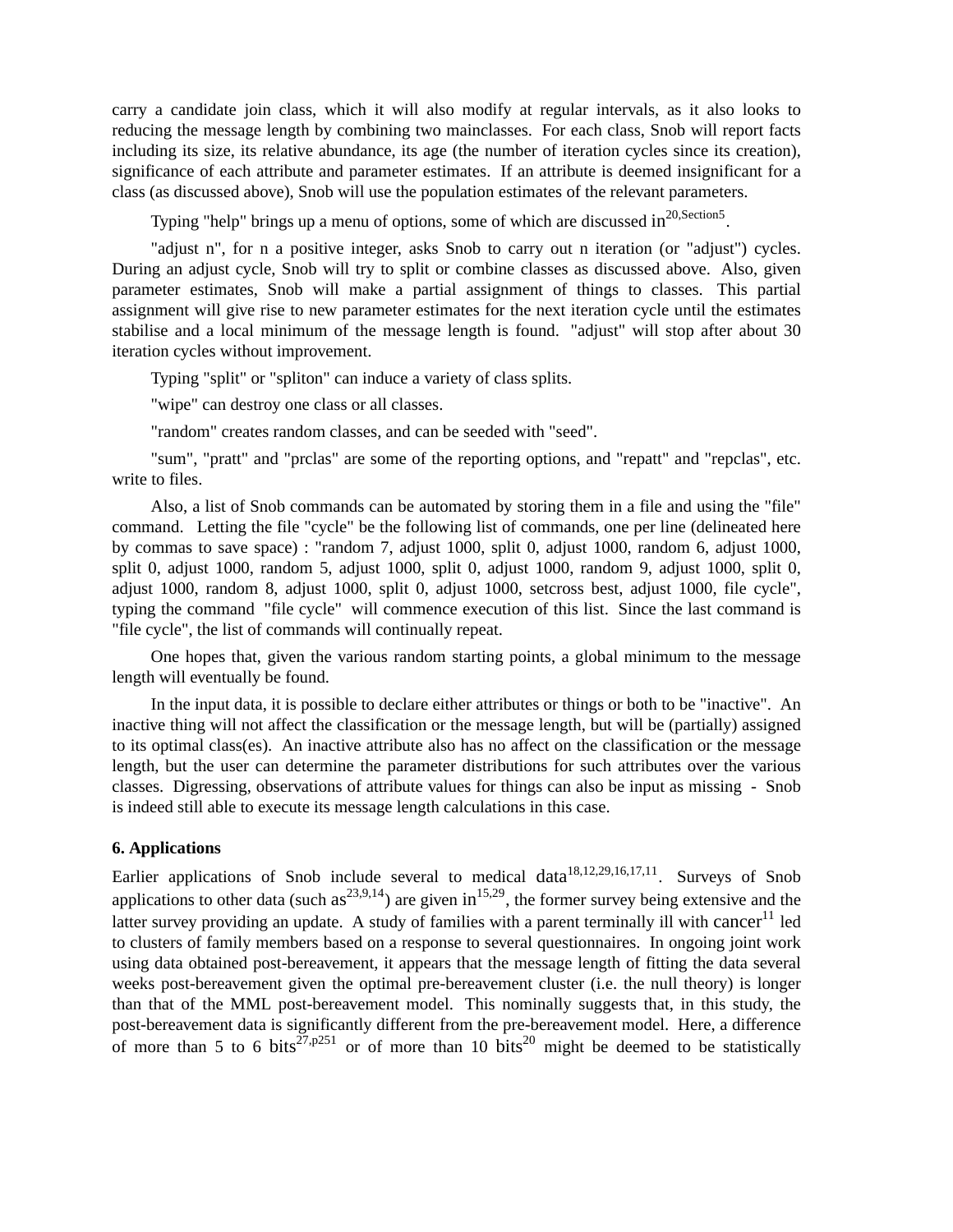significant under certain modelling conditions.

The Poisson module has been used to analyse word-count data in 17th Century texts. The von Mises module seems to be accurately able to discriminate between pseudo-randomly generated classes from different von Mises distributions, and is currently finding clusters in data of several thousand sets of protein dihedral angles currently being analysed in joint work.

# **7. Notes on further work and program extensions**

The theory behind MML single linear factor analysis<sup>28</sup> and multiple linear factor analysis (in preparation) has been completed. The program currently implicitly assumes that variables are uncorrelated and does not yet use the MML factor analysis<sup>28</sup>. Where there is correlation, linear factor analysis (which permits axis rotation) should enable the data to be better compressed.

The search for the minimum in the message length currently uses a (slightly conservative) greedy algorithm, only choosing to split or combine when a saving in message length can be guaranteed. With the message length as the objective function, using simulated annealing as a heuristic should accelerate the search.

It would not be too difficult to permit the user to modify the colourless priors (see Section 2) used by Snob to better represent the user's prior beliefs (or knowledge, or bias). However, in order that the classification obtained by the user might be better defended against disputes, it seems somewhat safer and perhaps wiser that the prior assumptions used by Snob be as colourless as possible.

## **8. Availability of the Snob program**

The current version of the Snob program (written in Fortran 77 and complete with detailed but slightly out-of-date documentation file, snob.doc) is freely available for not-for-profit, academic research, and not for re-distribution, from C.S. Wallace. Published or otherwise recorded work using Snob should cite Wallace<sup>22</sup> and Wallace and Boulton<sup>23</sup>.

**Acknowledgements:** This work was supported by Australian Research Council (ARC) Grant A49330656 and ARC 1992 small grant 9103169 .

# **References:**

[1] A. R. Barron and T. M. Cover, Minimum Complexity Density Estimation, *IEEE Transactions on Information Theory*, **37**, 1991, pp1034-1054.

[2] D. M. Boulton, The Information Criterion for Intrinsic Classification, Ph. D. thesis, Dept. of Computer Science, Monash University, Australia, 1975.

[3] D. M. Boulton and C. S. Wallace, 'The Information Content of a Multistate Distribution', *J. Theoret. Biol.*, **vol 23**, 1969, pp269-278.

[4] D. M. Boulton and C. S. Wallace, 'A Program for Numerical Classification', *The Computer Journal*, **vol 13, no 1**, 1970, pp63-69.

[5] D. M. Boulton and C. S. Wallace, 'An Information Measure for Hierarchic Classification', *The Computer Journal*, **vol 16, no 3**, 1973, pp254-261.

[6] D. M. Boulton and C. S. Wallace, 'A Comparison Between Information Measure Classification', ANZAAS Congress, Perth, August 1973.

[7] D. M. Boulton and C. S. Wallace, 'An Information Measure for Single-Link Classification', *The Computer Journal*, **vol 18, no 3**, August 1975, pp236-238.